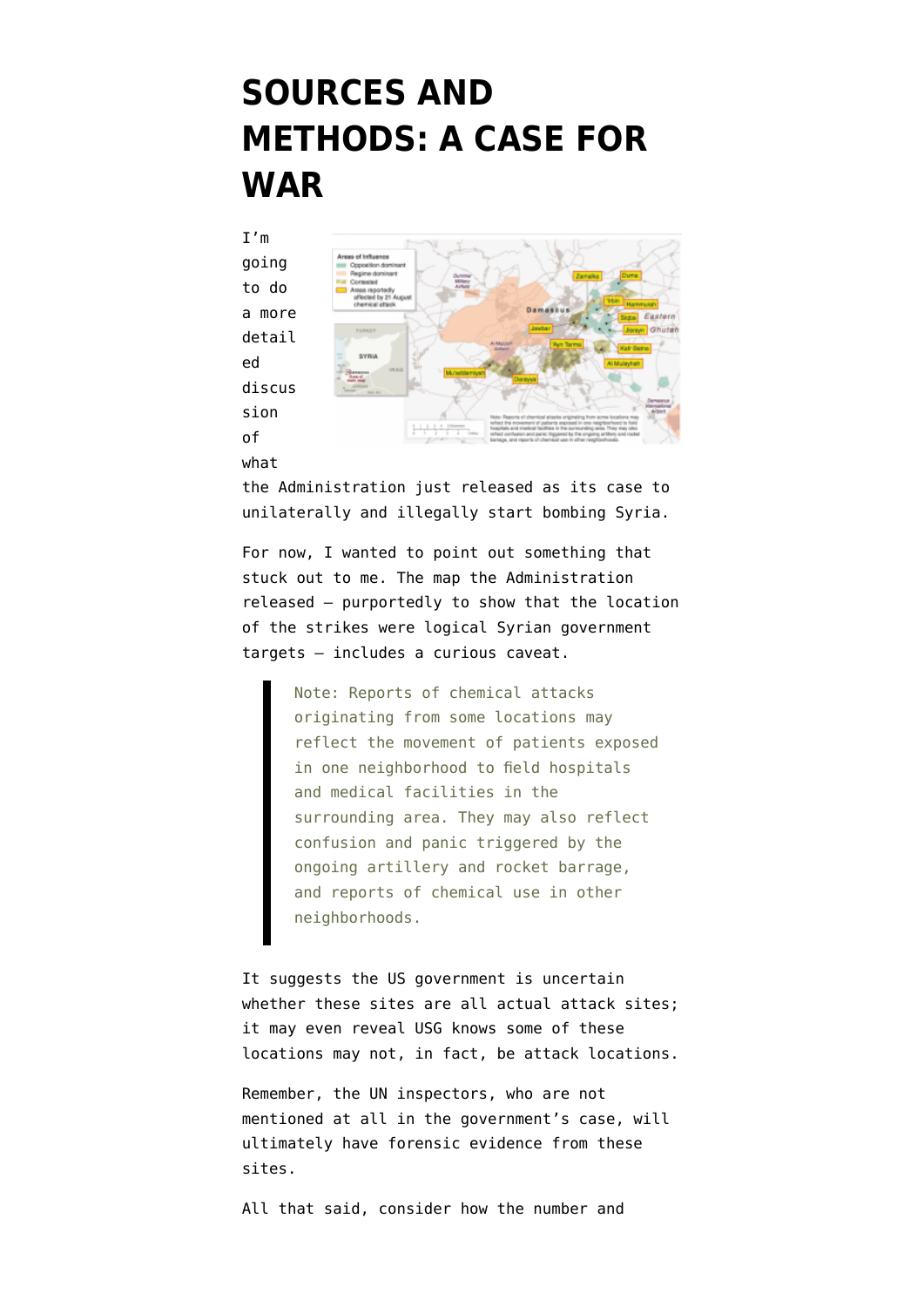## location of sites plays in the case itself.

Local social media reports of a chemical attack in the Damascus suburbs began at 2:30 a.m. local time on August 21. Within the next four hours there were thousands of social media reports on this attack from at least 12 different locations in the Damascus area. Multiple accounts described chemical-filled rockets impacting opposition-controlled areas.

## [snip]

We have identified one hundred videos attributed to the attack, many of which show large numbers of bodies exhibiting physical signs consistent with, but not unique to, nerve agent exposure. The reported symptoms of victims included unconsciousness, foaming from the nose and mouth, constricted pupils, rapid heartbeat, and difficulty breathing. Several of the videos show what appear to be numerous fatalities with no visible injuries, which is consistent with death from chemical weapons, and inconsistent with death from small-arms, high-explosive munitions or blister agents. At least 12 locations are portrayed in the publicly available videos, and a sampling of those videos confirmed that some were shot at the general times and locations described in the footage.

We assess the Syrian opposition does not have the capability to fabricate all of the videos, physical symptoms verified by medical personnel and NGOs, and other information associated with this chemical attack.

That is, the USG points to the sheer number of social media reports as proof that the attacks really happened, because the Syrian opposition